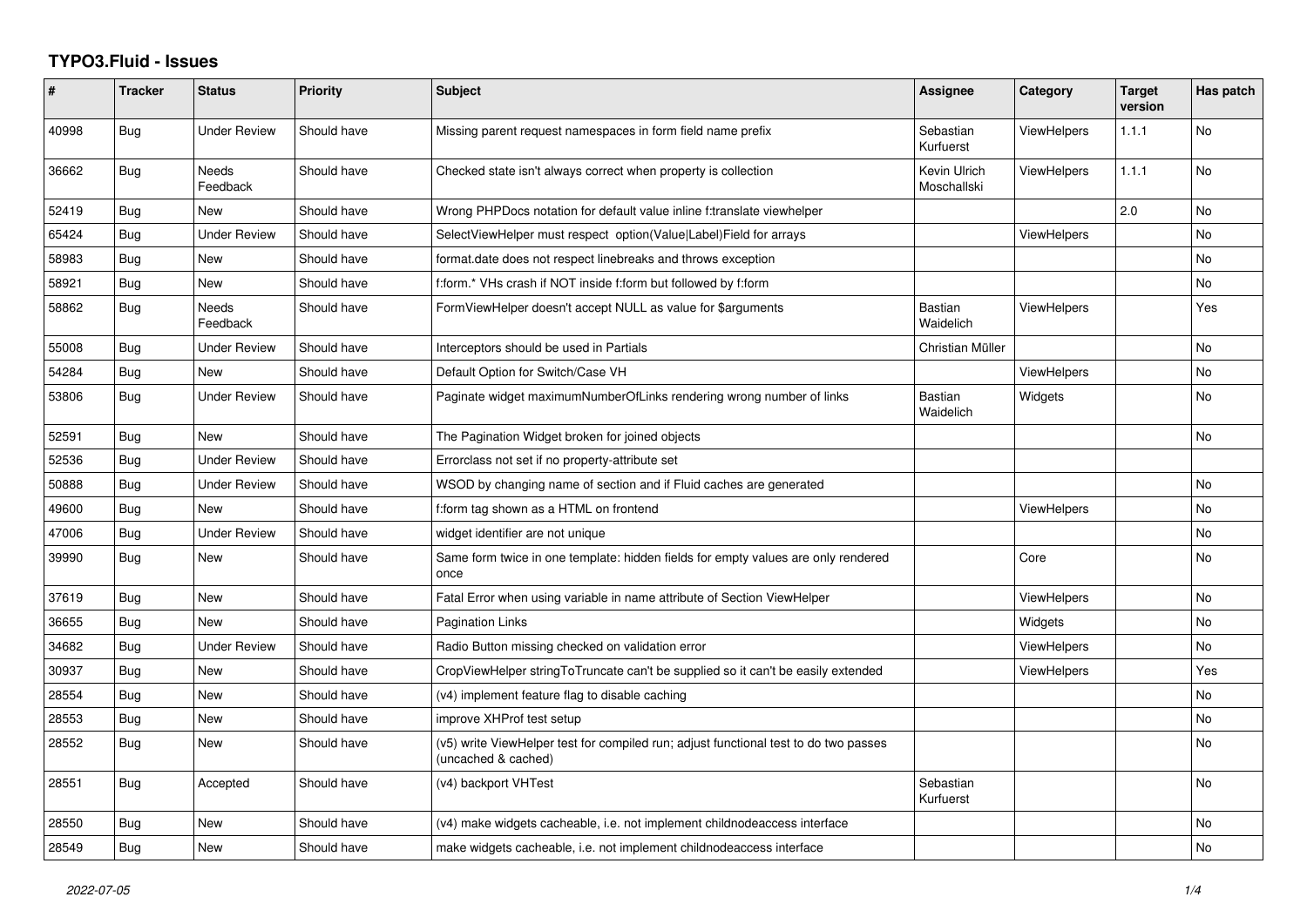| #     | <b>Tracker</b> | <b>Status</b>       | <b>Priority</b> | Subject                                                                               | <b>Assignee</b>             | Category    | <b>Target</b><br>version | Has patch |
|-------|----------------|---------------------|-----------------|---------------------------------------------------------------------------------------|-----------------------------|-------------|--------------------------|-----------|
| 13045 | Bug            | New                 | Should have     | Entity decode of strings are different between if-conditions and output of variable   |                             |             |                          |           |
| 12863 | Bug            | New                 | Should have     | Attributes of a viewhelper can't contain a '-'                                        | Sebastian<br>Kurfuerst      | Core        |                          | No        |
| 8648  | Bug            | New                 | Should have     | format.crop ViewHelper should support all features of the crop stdWrap function       |                             | ViewHelpers |                          | No        |
| 3481  | Bug            | New                 | Should have     | Use ViewHelperVariableContainer in PostParseFacet                                     |                             | Core        |                          | No        |
| 46289 | Bug            | Needs<br>Feedback   | Should have     | Enable Escaping Interceptor in XML request format                                     |                             | View        | 2.0.1                    | No        |
| 44234 | Bug            | Under Review        | Should have     | selectViewHelper's sorting does not respect locale collation                          |                             | ViewHelpers | 2.1                      | No        |
| 60856 | Bug            | New                 | Must have       | Target attribute not supported by the form viewhelper                                 |                             | ViewHelpers |                          | Yes       |
| 59057 | Bug            | <b>Under Review</b> | Must have       | Hidden empty value fields shoud be disabled when related field is disabled            | <b>Bastian</b><br>Waidelich | ViewHelpers |                          | No        |
| 57885 | Bug            | New                 | Must have       | Inputs are cleared from a second form if the first form produced a vallidation error  |                             |             |                          | <b>No</b> |
| 51239 | Bug            | <b>Under Review</b> | Must have       | AbstractViewHelper use incorrect method signature for "\$this->systemLogger->log()"   | Adrian Föder                | Core        |                          | Yes       |
| 49038 | Bug            | New                 | Must have       | form.select does not select the first item if prependOptionValue is used              |                             |             |                          | No        |
| 40064 | Bug            | New                 | Must have       | Multiselect is not getting persisted                                                  |                             | ViewHelpers |                          | No        |
| 38369 | Bug            | New                 | Must have       | Resource ViewHelpers should not fall back to request package                          |                             | View        |                          | No        |
| 33628 | Bug            | Needs<br>Feedback   | Must have       | Multicheckboxes (multiselect) for Collections don't work                              | Christian Müller            | ViewHelpers |                          | No        |
| 33551 | Bug            | New                 | Must have       | View helper values break out of a partial scope                                       | Sebastian<br>Kurfuerst      | Core        |                          | No        |
| 27607 | Bug            | New                 | Must have       | Make Fluid comparisons work when first element is STRING, second is NULL.             |                             | Core        |                          | No        |
| 45384 | Bug            | New                 | Must have       | Persisted entity object in widget-configuration cannot be deserialized (after reload) |                             | Widgets     | 2.0.1                    | <b>No</b> |
| 60181 | Feature        | New                 | Could have      | Caching mechanism for Fluid Views/Templates                                           |                             | View        |                          | No        |
| 48355 | Feature        | New                 | Could have      | Assign output of viewhelper to template variable for further processing.              |                             |             |                          |           |
| 36559 | Feature        | New                 | Could have      | New widget progress bar                                                               |                             |             |                          | Yes       |
| 30555 | Feature        | New                 | Could have      | Make TagBuilder more extensible                                                       |                             | Core        |                          | No        |
| 10472 | Feature        | New                 | Could have      | <b>Fluid Standalone distribution</b>                                                  |                             | Core        |                          | No        |
| 9005  | Feature        | Accepted            | Could have      | Fluid Template Analyzer (FTA)                                                         | Sebastian<br>Kurfuerst      |             |                          |           |
| 8989  | Feature        | Needs<br>Feedback   | Could have      | Search path for fluid template files                                                  |                             | View        |                          | No        |
| 7608  | Feature        | New                 | Could have      | Configurable shorthand/object accessor delimiters                                     |                             | Core        |                          | Yes       |
| 3725  | Feature        | New                 | Could have      | <b>CSS Engine</b>                                                                     | Christian Müller            | ViewHelpers |                          | No        |
| 1907  | Feature        | New                 | Could have      | Default values for view helpers based on context                                      |                             | Core        |                          |           |
| 62346 | Feature        | New                 | Could have      | f:comment should have high precende                                                   |                             | Core        | 3.x                      | No        |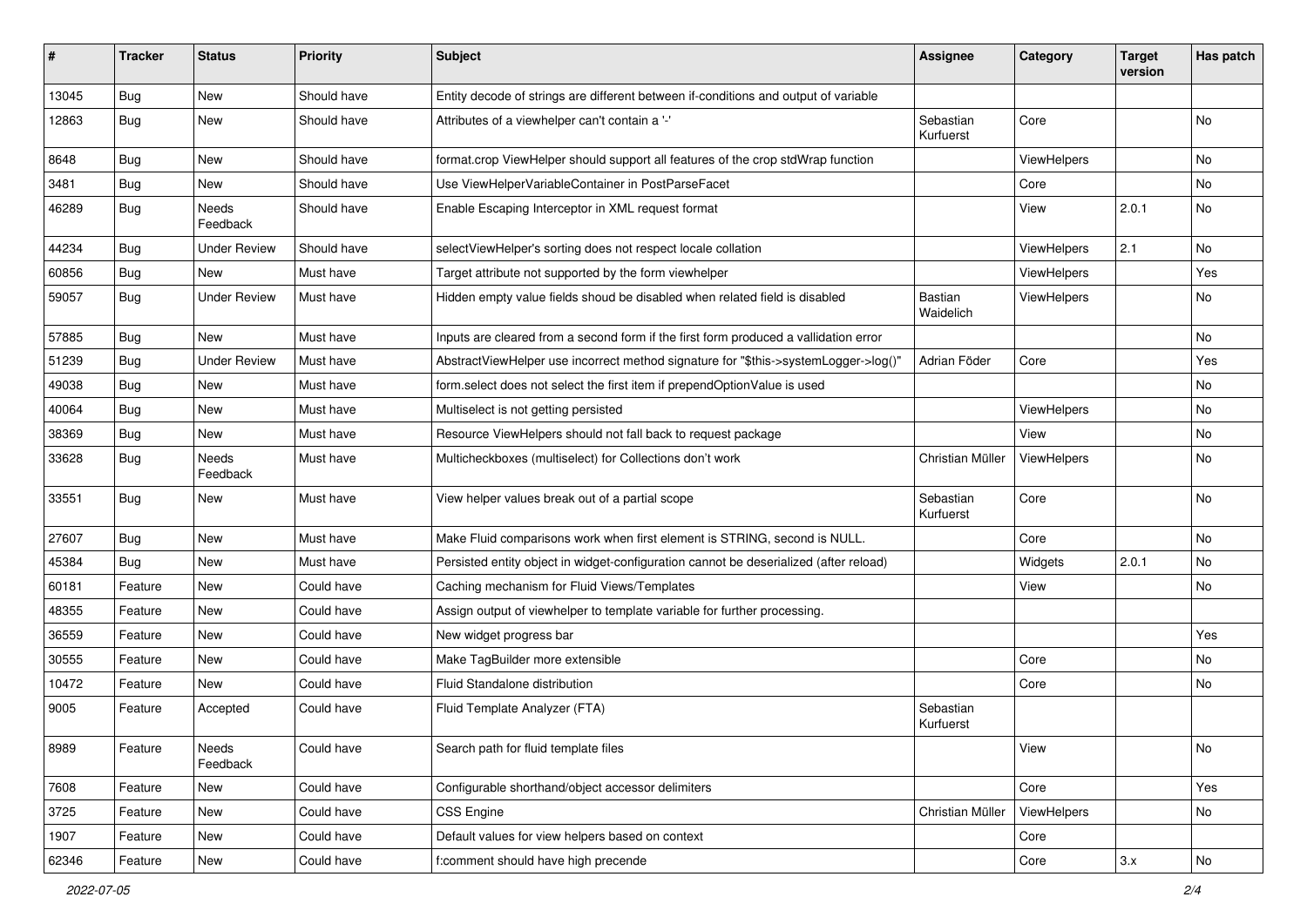| #     | <b>Tracker</b> | <b>Status</b>       | <b>Priority</b>      | Subject                                                                                       | <b>Assignee</b>              | Category    | <b>Target</b><br>version | Has patch |
|-------|----------------|---------------------|----------------------|-----------------------------------------------------------------------------------------------|------------------------------|-------------|--------------------------|-----------|
| 60271 | Feature        | <b>New</b>          | Should have          | Paginate viewhelper, should also support arrays                                               |                              |             |                          | No        |
| 60003 | Feature        | New                 | Should have          | Add required-Attribute to f:form.password                                                     |                              | ViewHelpers |                          | No        |
| 52640 | Feature        | <b>Under Review</b> | Should have          | Create an UnlessViewHelper as opposite to the IfViewHelper                                    | Marc Neuhaus                 |             |                          | No        |
| 51277 | Feature        | <b>New</b>          | Should have          | ViewHelper context should be aware of actual file occurrence                                  |                              |             |                          | No        |
| 49756 | Feature        | <b>Under Review</b> | Should have          | Select values by array key in checkbox viewhelper                                             |                              |             |                          | No        |
| 46545 | Feature        | <b>New</b>          | Should have          | Better support for arrays in options of SelectViewHelper                                      |                              |             |                          | No        |
| 46257 | Feature        | <b>Under Review</b> | Should have          | Add escape sequence support for Fluid                                                         |                              | Core        |                          | No        |
| 45345 | Feature        | Needs<br>Feedback   | Should have          | Easy to use comments for fluid that won't show in output                                      |                              |             |                          |           |
| 45153 | Feature        | New                 | Should have          | f:be.menus.actionMenuItem - Detection of the current select option is insufficient            |                              |             |                          | No.       |
| 42397 | Feature        | New                 | Should have          | Missing viewhelper for general links                                                          |                              |             |                          | No        |
| 40081 | Feature        | New                 | Should have          | Allow assigned variables as keys in arrays                                                    |                              |             |                          | No        |
| 39936 | Feature        | New                 | Should have          | registerTagAttribute should handle default values                                             |                              | ViewHelpers |                          | No        |
| 38130 | Feature        | <b>New</b>          | Should have          | Checkboxes and multiple select fields should have an assignable default value                 |                              |             |                          | No        |
| 37095 | Feature        | New                 | Should have          | It should be possible to set a different template on a Fluid TemplateView inside an<br>action | Christopher<br><b>Hlubek</b> |             |                          | No        |
| 36410 | Feature        | <b>New</b>          | Should have          | Allow templates to send arguments back to layout                                              |                              | ViewHelpers |                          | No        |
| 33394 | Feature        | Needs<br>Feedback   | Should have          | Logical expression parser for BooleanNode                                                     | <b>Tobias Liebig</b>         | Core        |                          | No        |
| 33215 | Feature        | New                 | Should have          | RFC: Dynamic values in ObjectAccess paths                                                     |                              |             |                          | No        |
| 31955 | Feature        | New                 | Should have          | f:uri.widget                                                                                  |                              | Widgets     |                          | No        |
| 9514  | Feature        | New                 | Should have          | Support explicit Array Arguments for ViewHelpers                                              |                              |             |                          |           |
| 5933  | Feature        | Accepted            | Should have          | Optional section rendering                                                                    | Sebastian<br>Kurfuerst       | ViewHelpers |                          | No        |
| 4704  | Feature        | New                 | Should have          | Improve parsing exception messages                                                            |                              | Core        |                          |           |
| 3291  | Feature        | Needs<br>Feedback   | Should have          | Cacheable viewhelpers                                                                         |                              |             |                          | No        |
| 43346 | Feature        | <b>Under Review</b> | Should have          | Allow property mapping configuration via template                                             | Karsten<br>Dambekalns        | ViewHelpers | 2.1                      | No        |
| 51100 | Feature        | New                 | Must have            | Links with absolute URI should have the option of URI Scheme                                  |                              | ViewHelpers |                          | No        |
| 26664 | Task           | New                 | Won't have this time | Clean up Form ViewHelpers                                                                     |                              | ViewHelpers |                          | No        |
| 26658 | Task           | New                 | Won't have this time | Make Form ViewHelpers consistent                                                              |                              | ViewHelpers |                          | No        |
| 34309 | Task           | New                 | Could have           | Unknown ViewHelpers cause exception - should be handled more graceful                         |                              | ViewHelpers |                          | No        |
| 56237 | Task           | New                 | Should have          | in-line (Condition) ViewHelpers should not evaluate on parsing                                |                              |             |                          | No        |